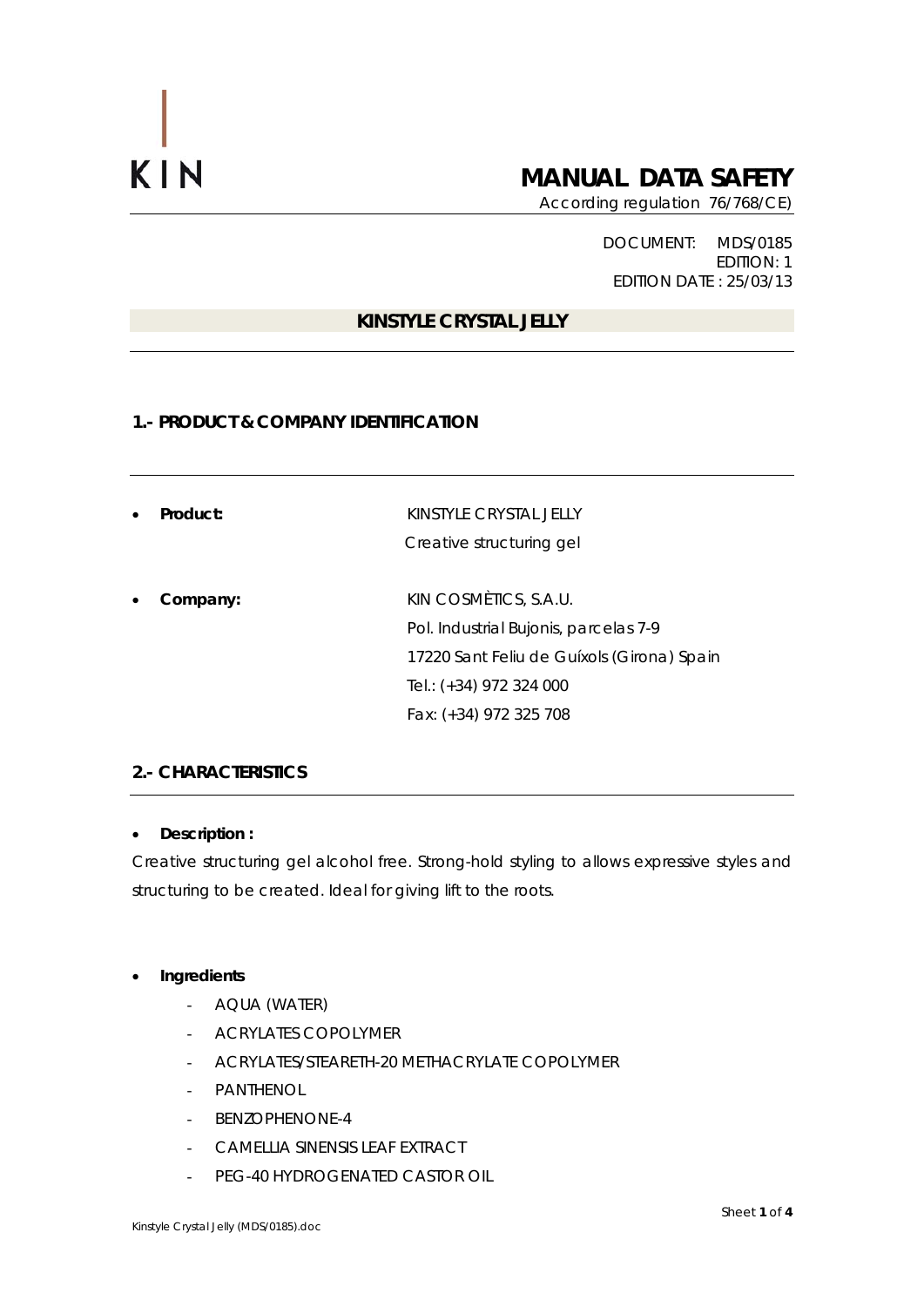# **MANUAL DATA SAFETY**

According regulation 76/768/CE)

DOCUMENT: MDS/0185 EDITION: 1 EDITION DATE : 25/03/13

# **KINSTYLE CRYSTAL JELLY**

- PEG-12 DIMETHICONE
- DMDM HYDANTOIN
- TETRASODIUM EDTA
- SODIUM HYDROXIDE
- GLYCERIN
- BENZYL SALICYLATE
- HEXYL CINNAMAL
- CI 42090 (BLUE 1)
- PARFUM (FRAGRANCE)

# **3.- CAUTIONS OF USE**

### • **Good use practices**

Apply to slightly damp hair or dry hair

Distribute a small amount of product between hands and distribute through the hair from root to tip.

For very expressive effects, accentuate individual strands of dry hair.

For more effect, take some fuses and screw.

Finally blow dry.

Avoid contact with eyes.

No use for a purpose other than that for which the product is intended.

Do not use on sensitive or damaged scalp.

Wash hands after each application.

Keep out of reach of children

Sold exclusively in salons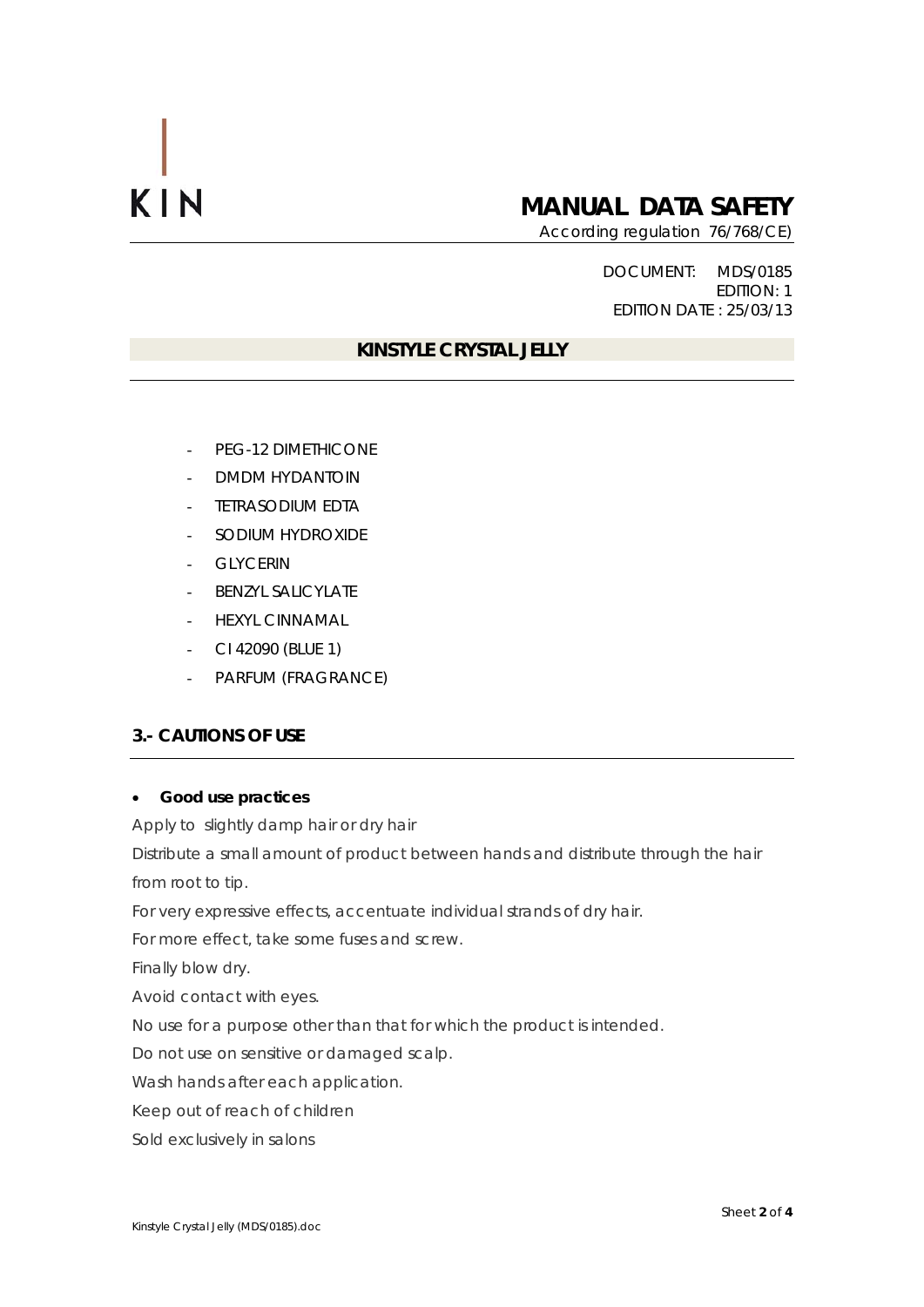# **MANUAL DATA SAFETY**

According regulation 76/768/CE)

DOCUMENT: MDS/0185 EDITION: 1 EDITION DATE : 25/03/13

# **KINSTYLE CRYSTAL JELLY**

# **4.- WARNINGS IN CASE OF ACCIDENT OR MISUSE**

• **In case of accidental contact with the eyes:** 

Rinse immediately with plenty of water.

In contact lens wearers, can be easily remove them if before rinsing eyes.

If irritation persists consult a doctor or ophthalmologist.

• **In case of accidental spillage on the skin** 

Wash skin with water immediately.

If irritation occurs consult a doctor